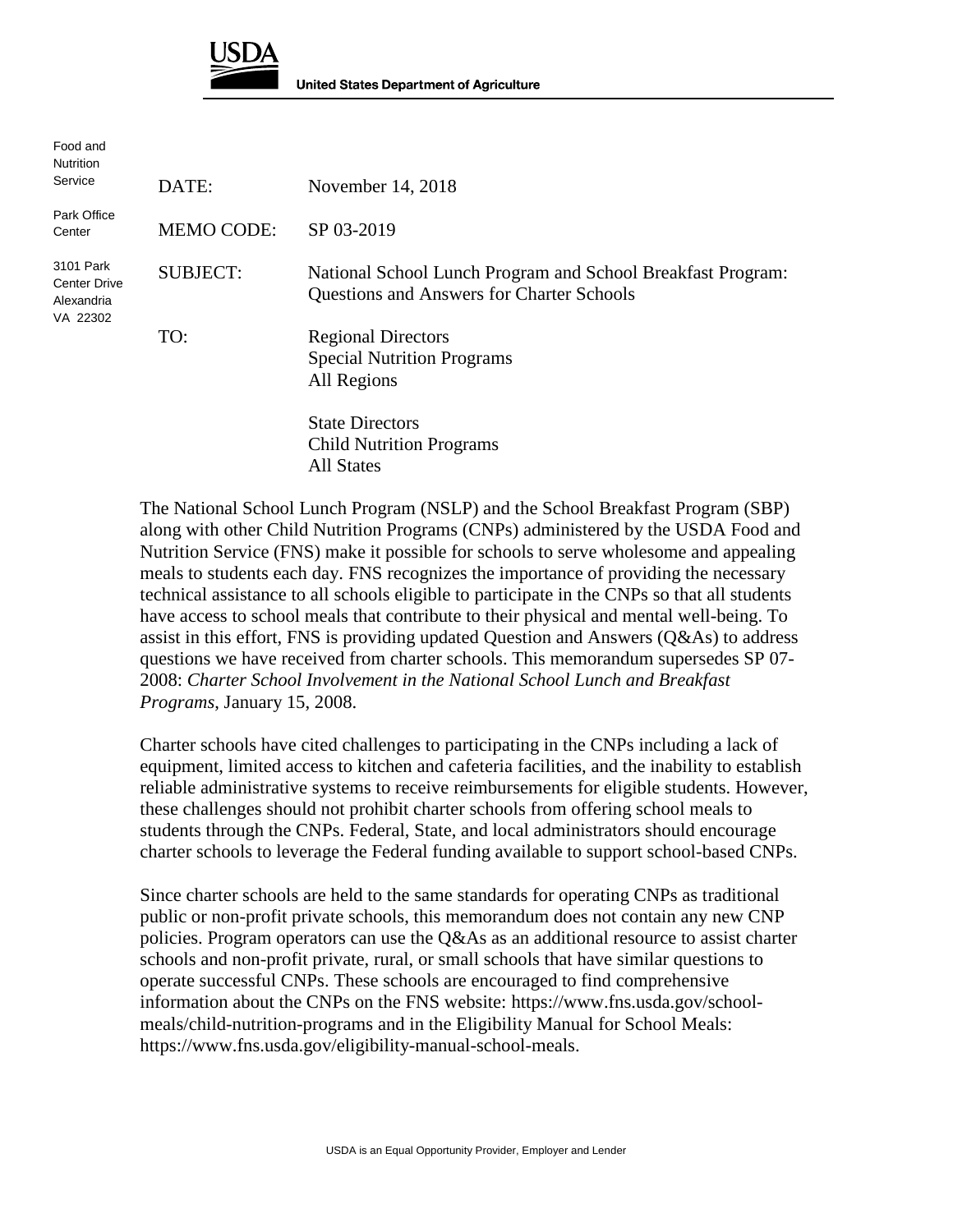Regional Directors State Directors Page 2

State agencies are reminded to distribute this memorandum to Program operators. Program operators should direct any questions concerning this guidance to their State agency. State agencies with questions should contact the appropriate FNS Regional Office.

ang mFQ

Angela Kline Director Policy and Program Development Division

Attachment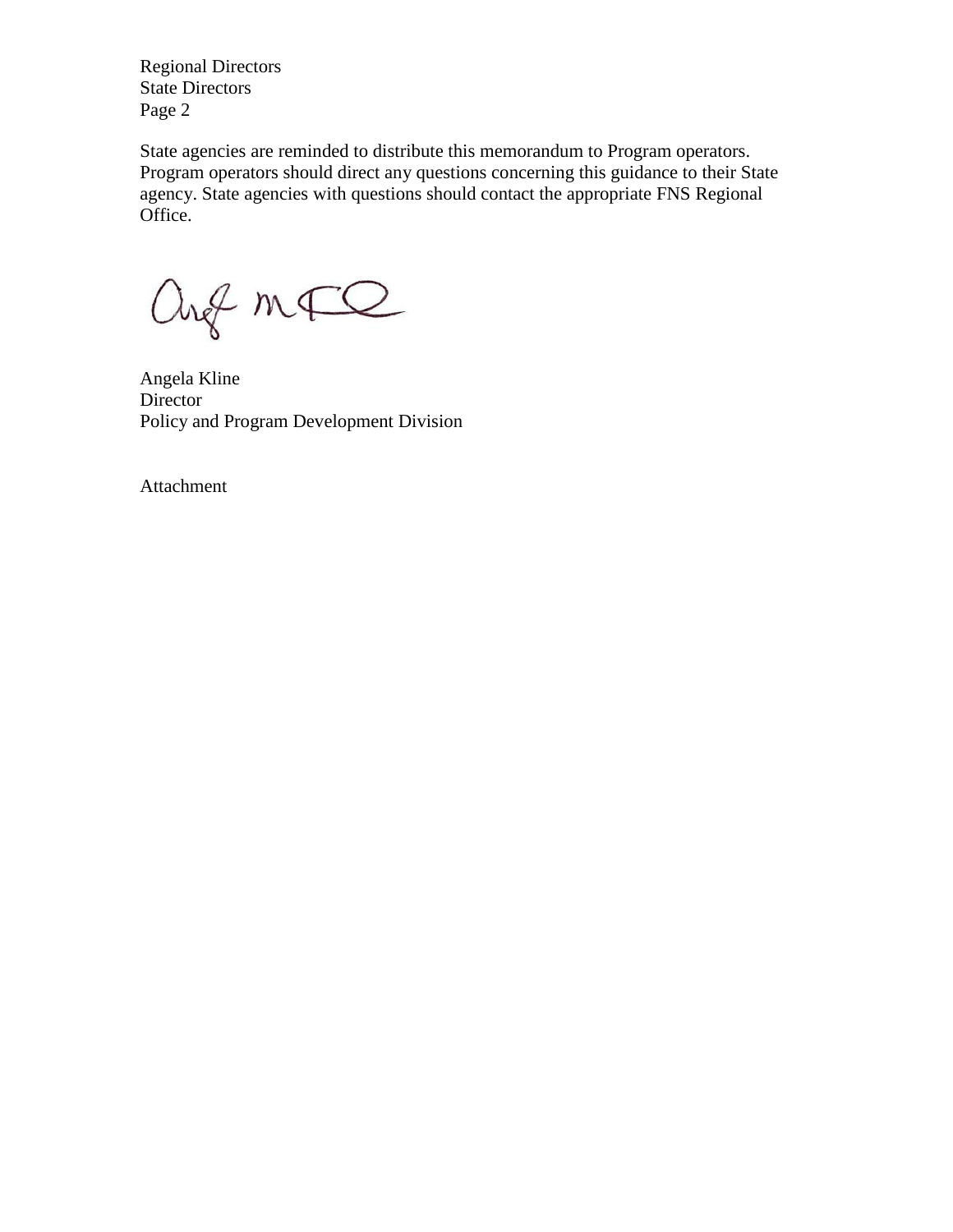### **CHARTER SCHOOL QUESTIONS AND ANSWERS**

#### **FEDERAL CHILD NUTRITION PROGRAMS**

### **1. What Federal Child Nutrition Programs (CNPs) are available to charter schools?**

Charter schools may participate as sponsors of CNPs as long as they meet the definition of public schools, as determined by State law and as recognized by the State educational system, per Section 9(d)(5) of the *Richard B. Russell National School Lunch Act*, 42 USC 1760(d)(5), Section 15(3) of the *Child Nutrition Act of 1966*, 42 USC 1784(3), and program regulations at 7 CFR 210.2 (NSLP) and 7 CFR 220.2 (SBP).

The National School Lunch Program (NSLP) and School Breakfast Program (SBP) are the most well-known school-based, Federal Child Nutrition Programs (CNPs). All of the CNPs are administered at the State level by State agencies, and help fight hunger and obesity by reimbursing organizations, schools, childcare centers, and after-school programs for providing nutritious meals and snacks to children. Additional information on each of these CNPs is provided below.

• **National School Lunch Program (NSLP) and School Breakfast Program (SBP)**: The NSLP and SBP are federally assisted meal programs operating in public and nonprofit private schools and residential child care institutions (RCCIs) that provide nutritionally balanced, low-cost or free breakfasts and lunches to eligible children each school day. For more information, please visit: <https://www.fns.usda.gov/nslp/national-school-lunch-program-nslp> and [https://www.fns.usda.gov/sbp/school-breakfast-program-sbp.](https://www.fns.usda.gov/sbp/school-breakfast-program-sbp)

School food authorities (SFAs) have the option of serving afterschool snacks through the NSLP. In addition, SFAs currently administering the NSLP and/or SBP can provide breakfast, lunch, snack, and supper during the summer months through the Seamless Summer Option (SSO) of the NSLP. For more information about these options, please visit these websites: <https://www.fns.usda.gov/school-meals/afterschool-snacks> and <https://www.fns.usda.gov/school-meals/opportunity-schools>

• **Fresh Fruit and Vegetable Program (FFVP)**: The FFVP provides participating elementary schools between \$50 and \$75 per student per school year to purchase additional fruits and vegetables to be served outside of the NSLP and SBP. Elementary schools with high-need students fill out an application to determine their eligibility to participate in the FFVP. For more information, please visit: [https://www.fns.usda.gov/ffvp/fresh-fruit-and](https://www.fns.usda.gov/ffvp/fresh-fruit-and-vegetable-program)[vegetable-program](https://www.fns.usda.gov/ffvp/fresh-fruit-and-vegetable-program)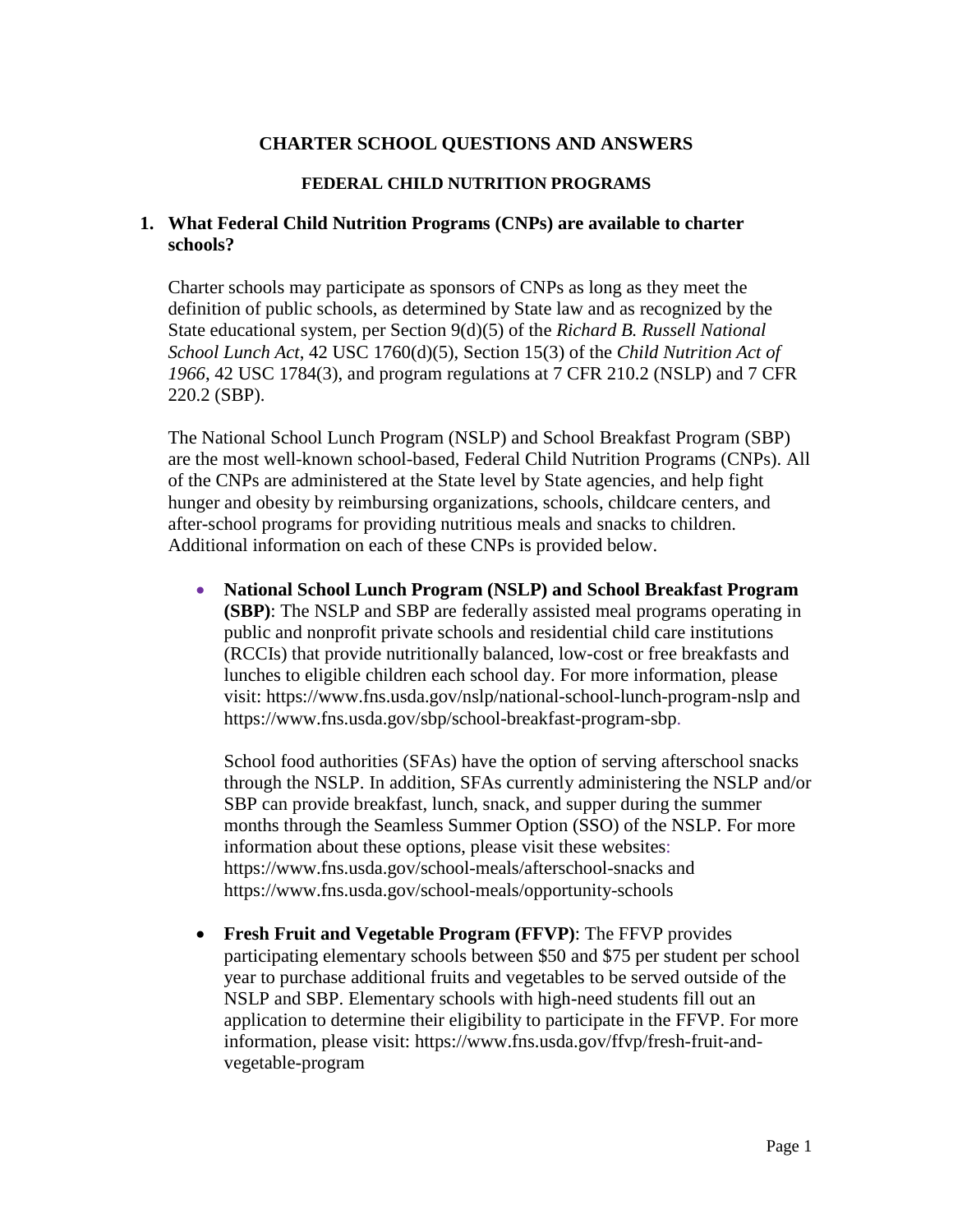- **Special Milk Program** (SMP): The SMP provides milk to children in schools and childcare institutions that do not participate in other CNPs. The SMP reimburses schools and childcare institutions for milk served. Schools in the NSLP or SBP may also participate in the SMP to provide milk to children in half-day pre-kindergarten and kindergarten programs where children do not have access to the NSLP or SBP. For more information, please visit: [https://www.fns.usda.gov/smp/special-milk-program.](https://www.fns.usda.gov/smp/special-milk-program)
- **Child and Adult Care Food Program (CACFP)**: The At-Risk Afterschool Meals Component of CACFP provides funding to afterschool programs that serve a meal and/or snacks to children and teens in low-income areas. For more information, please visit: [https://www.fns.usda.gov/cacfp/child-and](https://www.fns.usda.gov/cacfp/child-and-adult-care-food-program)[adult-care-food-program.](https://www.fns.usda.gov/cacfp/child-and-adult-care-food-program)
- **Summer Food Service Program (SFSP)**: The SFSP reimburses providers who serve free nutritious meals to children and teens in low-income areas during the summer months when school is not in session. Schools that have the ability to manage a food service program may be SFSP sponsors and enter into agreements with State agencies to run the SFSP. For more information, please visit: [https://www.fns.usda.gov/sfsp/summer-food-service-program.](https://www.fns.usda.gov/sfsp/summer-food-service-program)
- **Farm to School Program** (F2S): The F2S helps CNP operators incorporate local foods into their menus. A F2S regional lead is available to provide F2S support through grants, training and technical assistance in their region. For more information about F2S, including a list of regional contacts, please visit: [https://www.fns.usda.gov/farmtoschool/farm-school.](https://www.fns.usda.gov/farmtoschool/farm-school)
- **Farm to Summer Program**: Schools and nonprofit sponsors offering USDA's Summer Meal Programs can capitalize on the many opportunities that summer brings to serve fresh, local foods and hands-on activities that help children develop healthy habits. For more information, please visit: [https://www.fns.usda.gov/farmtoschool/farm-summer.](https://www.fns.usda.gov/farmtoschool/farm-summer)

## **CHILD NUTRITION PROGRAM ELIGIBILITY**

### **2. If a charter school initially serves grades kindergarten through third, and then adds subsequent grade levels with each new school year, does that affect the school's ability to participate in the CNPs?**

No, schools serving children through grade 12 may participate in the NSLP and SBP. Adding or subtracting grades does not affect a school's eligibility to participate in CNPs. However, the meal pattern requirements vary by grade to meet the specific nutrient needs of the children being served. Additional information on meal pattern requirements for schools is available at:

<https://www.fns.usda.gov/school-meals/nutrition-standards-school-meals> and for the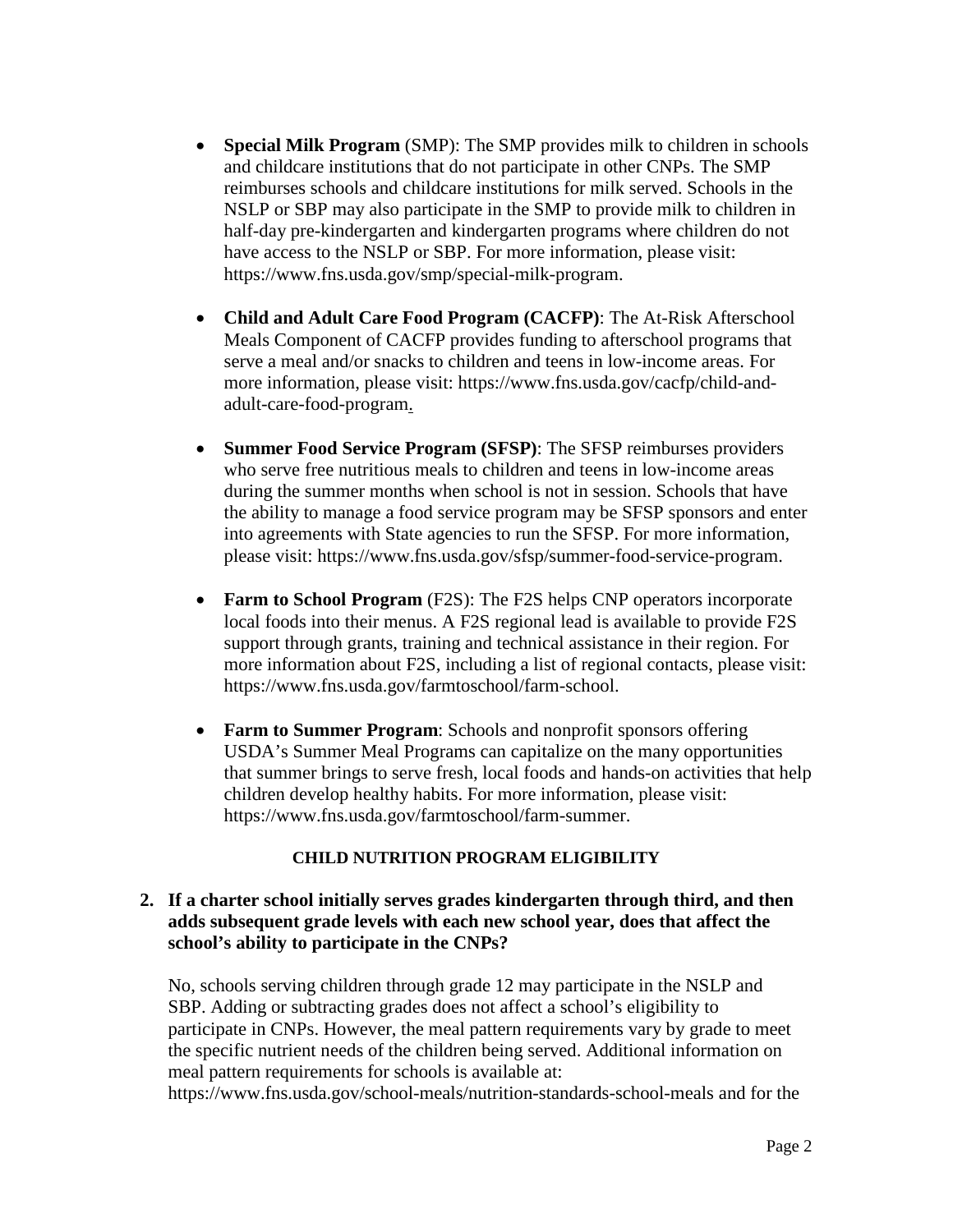CACFP at [https://www.fns.usda.gov/cacfp/meals-and-snacks.](https://www.fns.usda.gov/cacfp/meals-and-snacks) The State agency/SFA must update the agreement to reflect any grades (or sites) that are added.

#### **ADMINISTRATION AND OPERATIONS**

#### **3. How do charter schools differ from traditional public schools?**

In lieu of adhering to the standard education requirements for traditional public schools, charter schools operate under an individual charter, or contract, with a public body, generally a State or local board of education. These charters stipulate how the school must operate and how well the students will perform. The charter is granted from an authorizer such as a school district, State Department of Education, or independent authorizing board. The charter school operates with an independent board of directors that may include community, civic and business leaders, and parents. The board of directors legally overseas the operation of the school and holds the agreements and contracts with State entities on behalf of the charter school.

#### **4. What is an SFA? Can a charter school be its own SFA?**

A School Food Authority (SFA) is the governing body responsible for the administration of one or more schools. It is also the entity that has the legal authority to operate the School Meal Programs or be otherwise approved by FNS to operate the programs (7 CFR 210.2). An SFA must enter into an agreement with the State administering agency to operate the CNPs. Requirements for the agreement can be found at 7 CFR 210.9.

A charter school may participate as an SFA and sign its own agreement with the State agency or participate as part of another SFA. Operating the School Meal Programs as part of another SFA can streamline responsibilities involved in administering the programs. While it is the charter school board of directors that signs the agreement with the State agency to operate the NSLP and SBP, we generally refer to "charter school" rather that "the board of directors" in the Q&As, with the understanding that the charter school operates in conjunction with the board of directors as the legal authority.

#### **5. Could a charter school enter into an agreement with another SFA to assist with Program administration?**

Yes, a charter school may enter into an agreement with another SFA. Under such an agreement, the other SFA could assume responsibility for various program services, such as determining and verifying eligibility, providing meals, and counting and claiming meals. However, even if the charter school enters into such an agreement, the charter school holds the agreement with the State agency and is ultimately responsible for ensuring that the programs are administered according to all statutory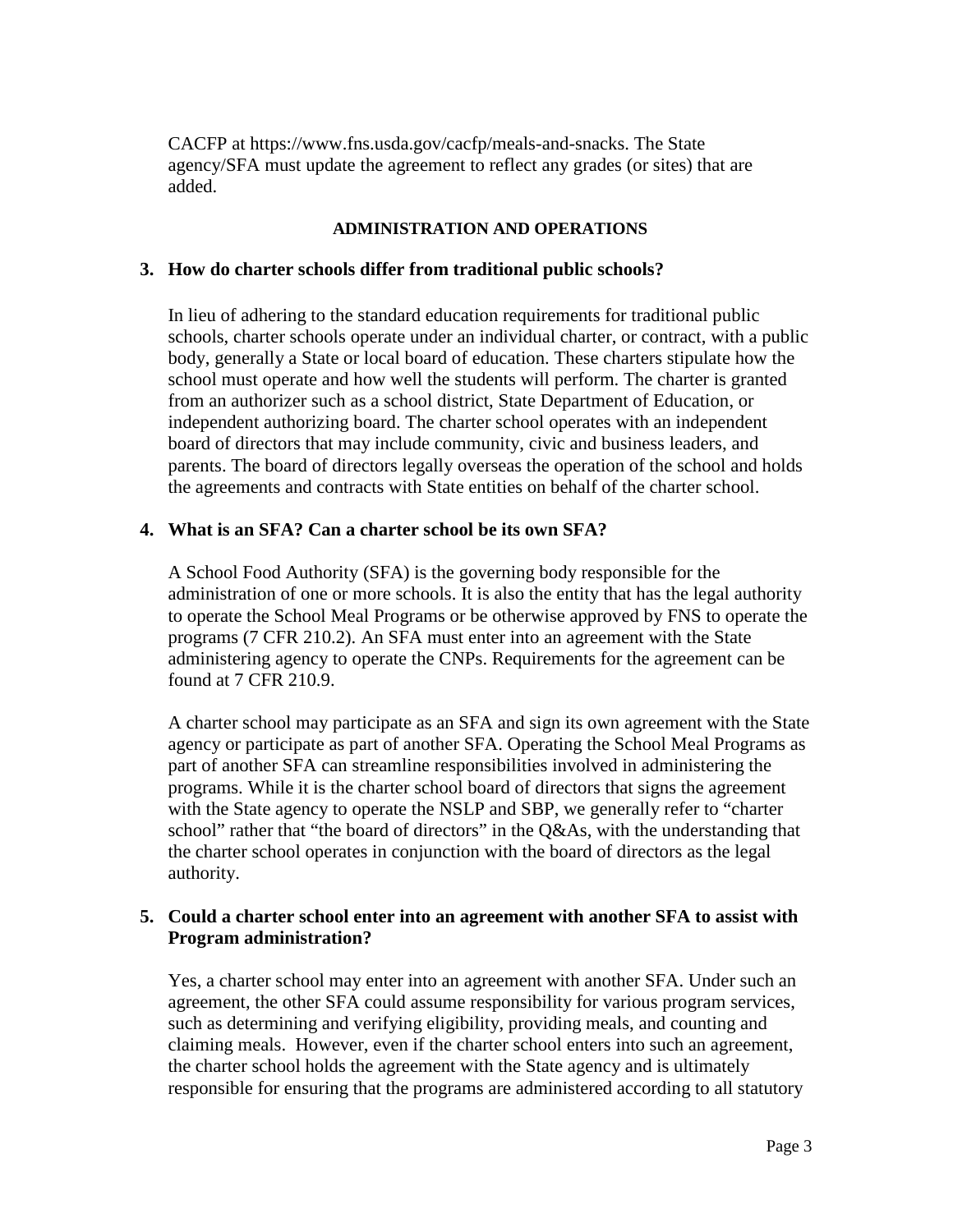and regulatory requirements. Charter school-SFA agreements may include various provisions and clearly identify the rules and responsibilities of each party. SFAs are allowed to join in such intergovernmental agreements to foster greater efficiency (see [2 CFR 200.318\(e\)](https://www.ecfr.gov/cgi-bin/text-idx?SID=0ccb175d6312ee84282a112c9caa0594&mc=true&node=se2.1.200_1318&rgn=div8) and [Memoranda SP-05-2017, CACFP 03-2017, SFSP 02-2017\).](https://www.fns.usda.gov/qa-purchasing-goods-and-services-using-cooperative-agreements-agents-and-third-party-services) The following are two examples of what may be included in an agreement.

- An SFA provides meals to a charter school. The charter school is responsible for all other aspects of program operations, including certifying household applications for free or reduced price meals, verifying applications, and counting and claiming meals. The charter school is responsible for maintaining all required paperwork to demonstrate compliance such as, production records, copies of the household applications, meal counts and claims for reimbursement, food labels, and recipes.
- A charter school has an agreement with another SFA for virtually all aspects of program operations, such as determining and verifying eligibility, providing meals, and counting and claiming meals. In this arrangement, the charter school must have ready access to records that demonstrate program compliance.

# **6. What administrative duties are associated with participating in the School Meal Programs?**

A comprehensive list and description of administrative requirements can be found at 7 CFR 210, 220, 245, and 250. Administrative duties at the SFA level include the following:

- Determine student eligibility for free or reduced price school meals (7 CFR)  $245.6$ :
- Serve school meals that meet the nutrition standards during the meal period (7) CFR 210.10; 7 CFR 220.8);
- Count the number of reimbursable meals served by type (free, reduced price, paid) at the point of service  $(7 \text{ CFR } 210.7(c)(2));$
- Maintain a financial management system to account for revenues and expenditures of the nonprofit food service (7 CFR 210.14);
- Meet Federal reporting and recordkeeping requirements (7 CFR 210.15); and,
- Maintain proper sanitation and health standards in conformance with all applicable State and local laws and regulations and Federal statutory requirements (7 CFR 210.13).

Charter schools should contact their State agency for more information and technical assistance. State agency contact information is available on the FNS website: <https://www.fns.usda.gov/school-meals/school-meals-contacts>**.** Charter schools can competitively procure consultants or contractors to perform some (or all) aspects of program administration.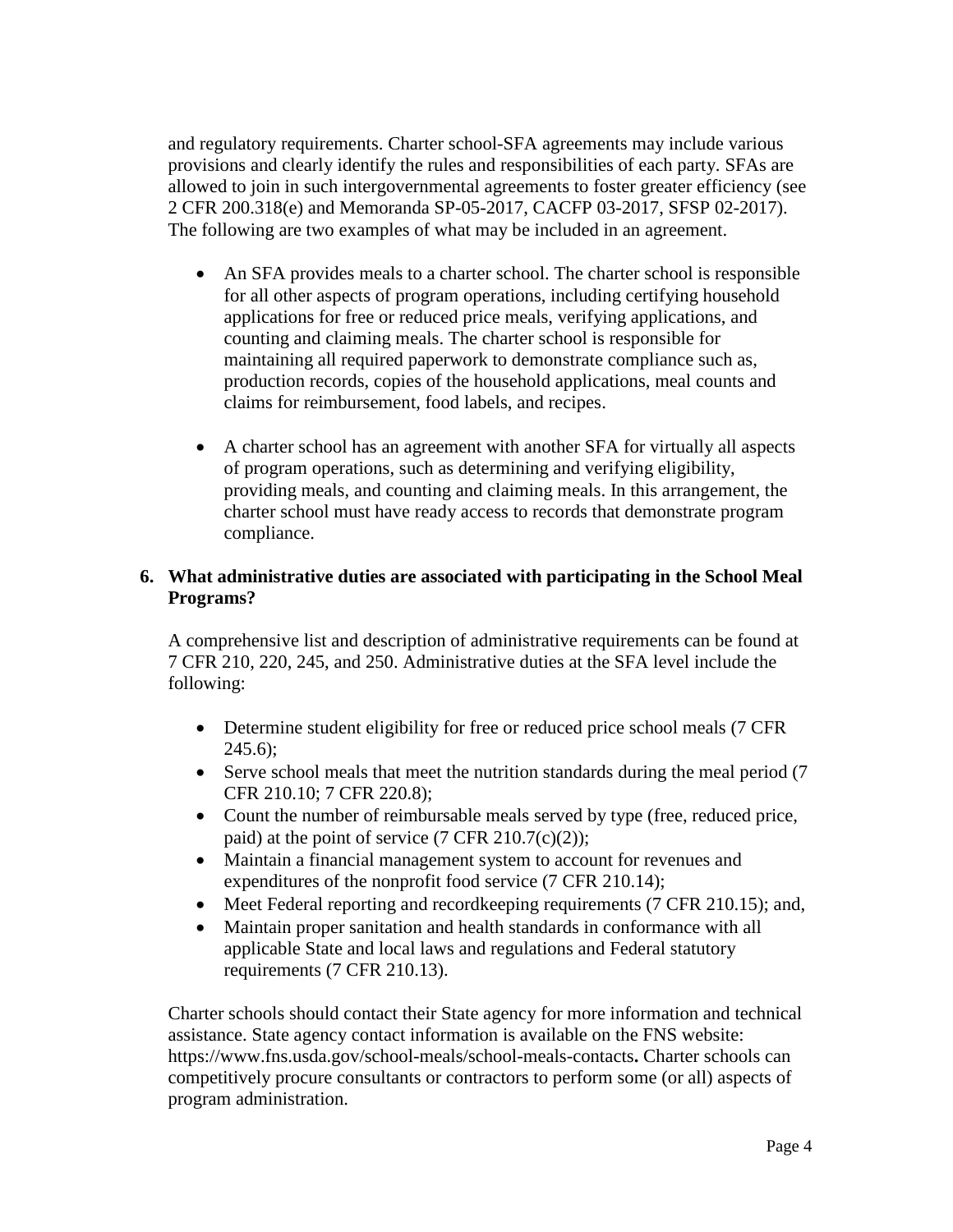**7. If a charter school uses a charter management organization (CMO) also referred to as an education service provider (ESP), to manage and operate the charter school, can the CMO be responsible for the SFA's administrative responsibilities?**

It is FNS' understanding that CMOs are for-profit or nonprofit organizations that contract with individual schools to deliver management services. When a CMO is contracted to manage any aspect of the charter school's food service, it is considered a food service management company (FSMC) (7 CFR 210.2). Like all SFAs that contract with a FSMC, the charter school must follow Federal procurement requirements in 7 CFR 210.21 and 2 CFR 200.318-.326 to solicit bids/proposals to contract with this entity. The charter school must include in the solicitation and contract specific SFA responsibilities found in 7 CFR 210.16(a), FSMC responsibilities found in 7 CFR 210.16(c) and (d), and USDA Foods requirements in 7 CFR 250.50-.54 (Subpart D). If the SFA uses a cost-reimbursable contract, the contract must include required provisions in 7 CFR 210.21 and the audit provision found in the 2016 *Food Service Management Company Handbook for SFAs*. These requirements can be found at the following website: [https://www.fns.usda.gov/updated-guidance-contracting-food-service-management.](https://www.fns.usda.gov/updated-guidance-contracting-food-service-management)

However, if a CMO does not manage any aspect of the charter school's meal service, then the charter school/board of directors is permitted to assign its administrative responsibilities to the CMO, which then essentially functions as the SFA. This determination may be based on the recognition that the board, which is comprised of parents/guardians, and other professionals are board of director members in the fiduciary sense, rather than administrators, and thus the school would be better served by allowing the CMO to assume the administrative functions. This means the board could assign to the CMO eligibility, verification, and all other responsibilities for which the SFA is responsible. Such responsibilities may also include competitively procuring the services of a FSMC as specified in the requirements above. Assigning the administrative responsibilities to a CMO does not mean that the charter school abdicates or transfers its responsibility to ensure all program requirements are met; the charter school is still responsible for having all required paperwork on file, such as production records, copies of the household applications, meal counts, claims for reimbursement, food labels and recipes, documentation of all procurement processes for assessing compliance with procurement standards identified above, and oversight of the FSMC.

#### **8. Does the CMO sign the CNP agreement with the State agency?**

The charter school board of directors is responsible for ensuring all program requirements are met and signs the agreement with the State administering agency.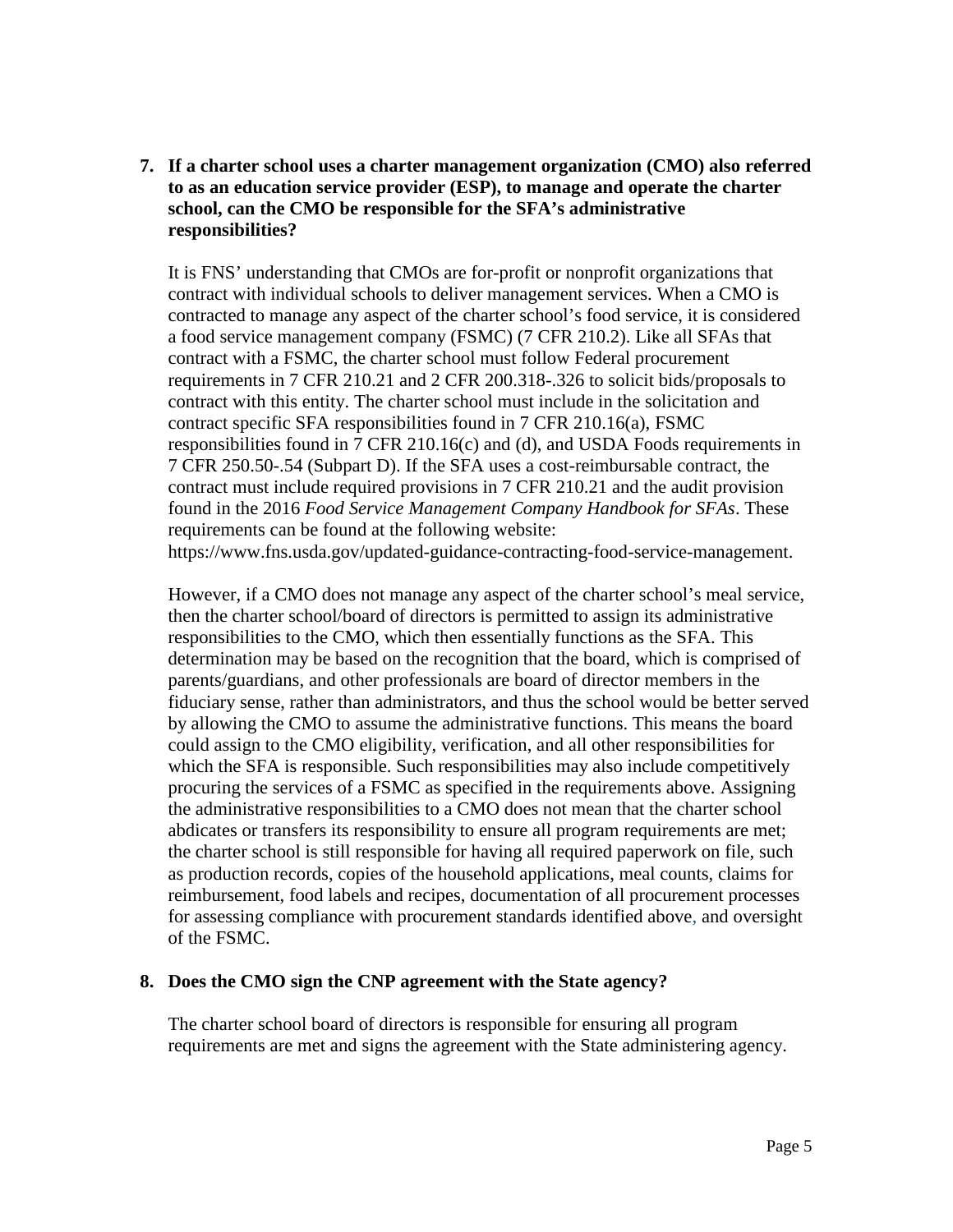## **9. If the CMO administers charter schools in multiple States, can the CMO conduct eligibility, verification and other functions at a location outside the jurisdiction where the charter is held?**

Yes, as long as doing so does not cause an inconvenience or act as an impediment to families applying for benefits, or cause required records to be unavailable for review at any time by a State.

### **10. What is a charter school collaborative (CSC)? Does a CSC meet the definition of SFA for the purpose of participating in School Meal Programs?**

A CSC is a legal entity separate from the contracting charter schools that may be authorized to provide a function, service, or facility for contracting charter schools. Questions about an entity's eligibility to participate in the School Meal Programs should be directed to the appropriate State agency.

Ultimately, State agencies are responsible for determining if an entity meets the criteria for participation in the School Meal Programs. In determining the eligibility of a CSC to be an SFA, the State agency must determine if State law permits a CSC to act as an SFA consistent with provisions of the *Richard B. Russell National School Lunch Act (*42 USC 1751) and the definition for an SFA (7 CFR 210.2). The State agency is responsible for confirming that the CSC contract (with charter schools in the collaborative) includes a provision enabling the CSC to act as a SFA consistent with the regulatory definition and State law.

## **REQUIREMENTS FOR SCHOOL MEAL PROGRAMS**

# **11. What are important considerations for charter schools interested in participating in the NSLP and SBP?**

Charter schools have cited various challenges in meeting requirements for the School Meal Programs. There are solutions to these challenges and State agencies are available to provide the training, technical assistance, and resources that charter school need to provide access to nutritious meals through the School Meal Programs. Charter schools experiencing these or other challenges should contact their State agency. State agency contact information is available on the FNS website: [https://www.fns.usda.gov/school-meals/school-meals-contacts.](https://www.fns.usda.gov/school-meals/school-meals-contacts) Challenges that charter schools have communicated include:

- Access to kitchen facilities or need to retrofit non-traditional facilities to accommodate meal service;
- Contracting for food services with third-party providers, including school districts;
- Adequate staffing available to administer the programs;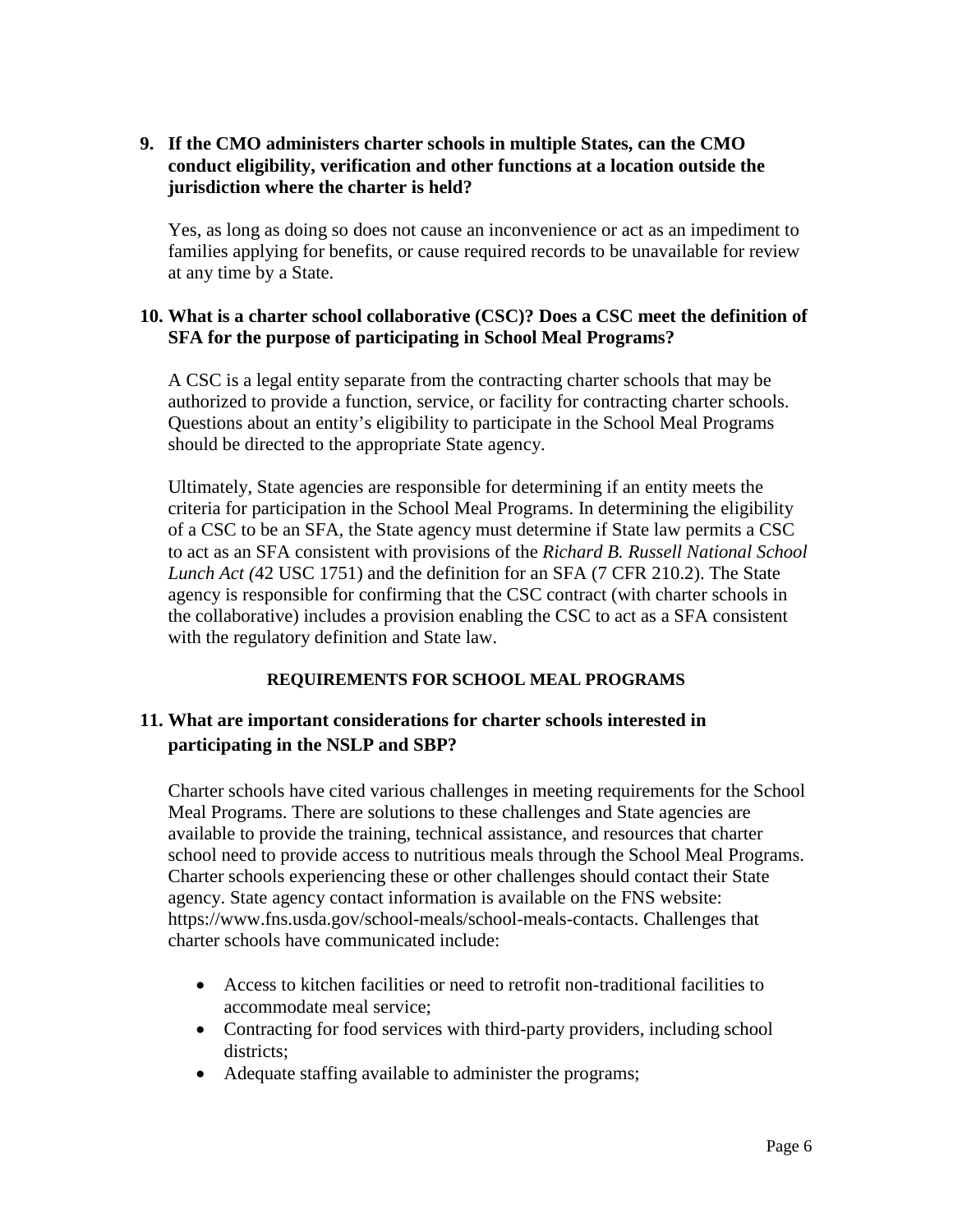- Establishing reliable administrative systems to receive reimbursements, including electronic point of sale devices and meal benefit application systems; and,
- Recruiting and hiring staff with experience in School Meal Programs.

# **12. Can a charter school participate in the School Meal Programs if it does not have an on-site kitchen?**

Yes, a kitchen is not required to participate in the School Meal Programs. Schools with minimum facilities can arrange to have meals provided. Schools can partner with another SFA or competitively procure meals from a third-party provider to participate in the School Meal Programs.

A school can also contract with a FSMC. When partnering with a FSMC, a school must procure services properly (i.e., competitive procurement) as specified at 7 CFR 210.21, 220.16 and 2 CFR 200.318-326. State agencies can provide further information on the procurement process. State agencies provide schools with training and technical assistance to help school food service staff prepare nutritious meals and meet Federal requirements. To find out more about the procurement process for the School Meal Programs please visit: [http://www.theicn.org/.](http://www.theicn.org/) Other resources include the following FNS procurement information:

- Market Basket Analysis when Procuring Program Goods and Modifying Contracted-For Product Lists: [https://www.fns.usda.gov/market-basket](https://www.fns.usda.gov/market-basket-analysis-when-procuring-program-goods-and-modifying-contracted-product-lists)[analysis-when-procuring-program-goods-and-modifying-contracted-product](https://www.fns.usda.gov/market-basket-analysis-when-procuring-program-goods-and-modifying-contracted-product-lists)[lists](https://www.fns.usda.gov/market-basket-analysis-when-procuring-program-goods-and-modifying-contracted-product-lists)
- Compliance with and Enforcement of the Buy American Provision in the National School Lunch Program: [https://www.fns.usda.gov/school](https://www.fns.usda.gov/school-meals/compliance-enforcement-buy-american)[meals/compliance-enforcement-buy-american](https://www.fns.usda.gov/school-meals/compliance-enforcement-buy-american)
- Guidance on Competitive Procurement Standards for Program Operators: [https://www.fns.usda.gov/guidance-competitive-procurement-standards](https://www.fns.usda.gov/guidance-competitive-procurement-standards-program-operators)[program-operators](https://www.fns.usda.gov/guidance-competitive-procurement-standards-program-operators)
- Questions and Answers on the Transition to and Implementation of 2 CFR Part 200: [https://www.fns.usda.gov/questions-and-answers-transition-and](https://www.fns.usda.gov/questions-and-answers-transition-and-implementation-2-cfr-part-200)[implementation-2-cfr-part-200](https://www.fns.usda.gov/questions-and-answers-transition-and-implementation-2-cfr-part-200)

## **13. What if a charter school wants to provide students with free school meals? Can they still participate in the School Meal Programs?**

Yes, schools are not required to charge students for school meals to participate in the School Meal Programs. However, schools are limited to the allowable reimbursement rates based on student eligibility for free, reduced price, or paid school meals.

Additionally, if a school does not charge students for meals, non-Federal funds may be required to repay the nonprofit school food service account to cover the cost of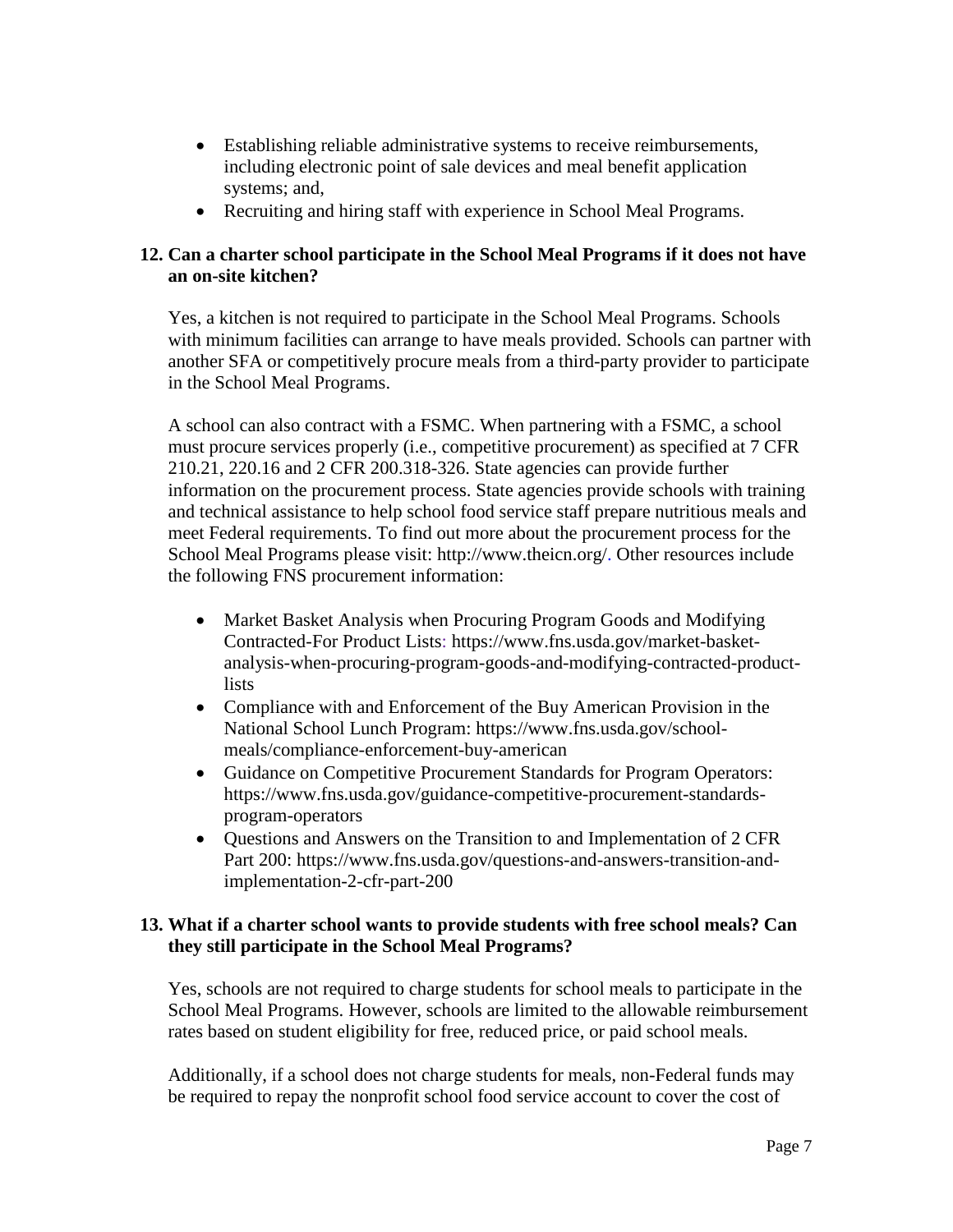meals. Federal reimbursements received for school lunches may not be used to offset the cost of meals served to students who do not meet the eligibility criteria for free and reduced price meals (7 CFR 210.14(e)(5)(ii). Regulations found at [7 CFR](https://www.ecfr.gov/cgi-bin/retrieveECFR?gp=&SID=54ae176d36f25d7f35465e5b4ff64d26&mc=true&n=pt7.4.210&r=PART&ty=HTML#se7.4.210_114)  [210.14\(e\)](https://www.ecfr.gov/cgi-bin/retrieveECFR?gp=&SID=54ae176d36f25d7f35465e5b4ff64d26&mc=true&n=pt7.4.210&r=PART&ty=HTML#se7.4.210_114) and [Memorandum SP11-2017v2](https://www.fns.usda.gov/school-meals/paid-lunch-equity-sy2017-18-calculations-and-revised-tool) address the "paid lunch equity" (PLE) requirements by providing calculation procedures for SFAs to ensure sufficient, allowable funds are provided to the nonprofit school food service account to cover meals served to students ineligible for free or reduced price meals.

#### **14. What is direct certification and what are the requirements for direct certification in the CNPs?**

Direct certification is the process conducted by State agencies and Local Educational Agencies (LEAs) to certify eligible children for free meals without the need for household applications. Free meal benefits through direct certification are established through systems which match student enrollment lists against Supplemental Nutrition Assistance Program (SNAP) agency records and the records of other assistance agencies whose participants are categorically eligible for free meals, including the Temporary Assistance for Needy Families (TANF) Program, the Food Distribution Program on Indian Reservations (FDPIR), the Head Start Program, and children that are homeless, migrant, runaway, or a foster child.

LEAs are required to directly certify children from households that receive SNAP benefits, and conduct direct certification matching activities with SNAP data at least three times per year: once at or around the start of the school year, and again three and six months after that initial effort. However, LEAs are encouraged to conduct matching activities more frequently to increase the opportunity to identify children in a timely manner.

Benefits of direct certification include increased program access, reduced burden for families and LEAs, increased reimbursement for LEAs, and improved program integrity. Additionally, the administrative savings through direct certification allow school districts the opportunity to focus more resources towards improving meal quality and service.

## **15. What are the Special Provision Options in the School Meal Programs?**

In an effort to reduce paperwork and administrative burden, special provision options are available as an alternative for schools with a significant number of low-income students. Information on Special Provisions can be found at the following website: [https://www.fns.usda.gov/school-meals/provisions-1-2-and-3.](https://www.fns.usda.gov/school-meals/provisions-1-2-and-3)

## **16. What is the Community Eligibility Provision?**

The Community Eligibility Provision (CEP) is the most recent special provision permitted by law. Schools are eligible to implement CEP if they satisfy the following requirements: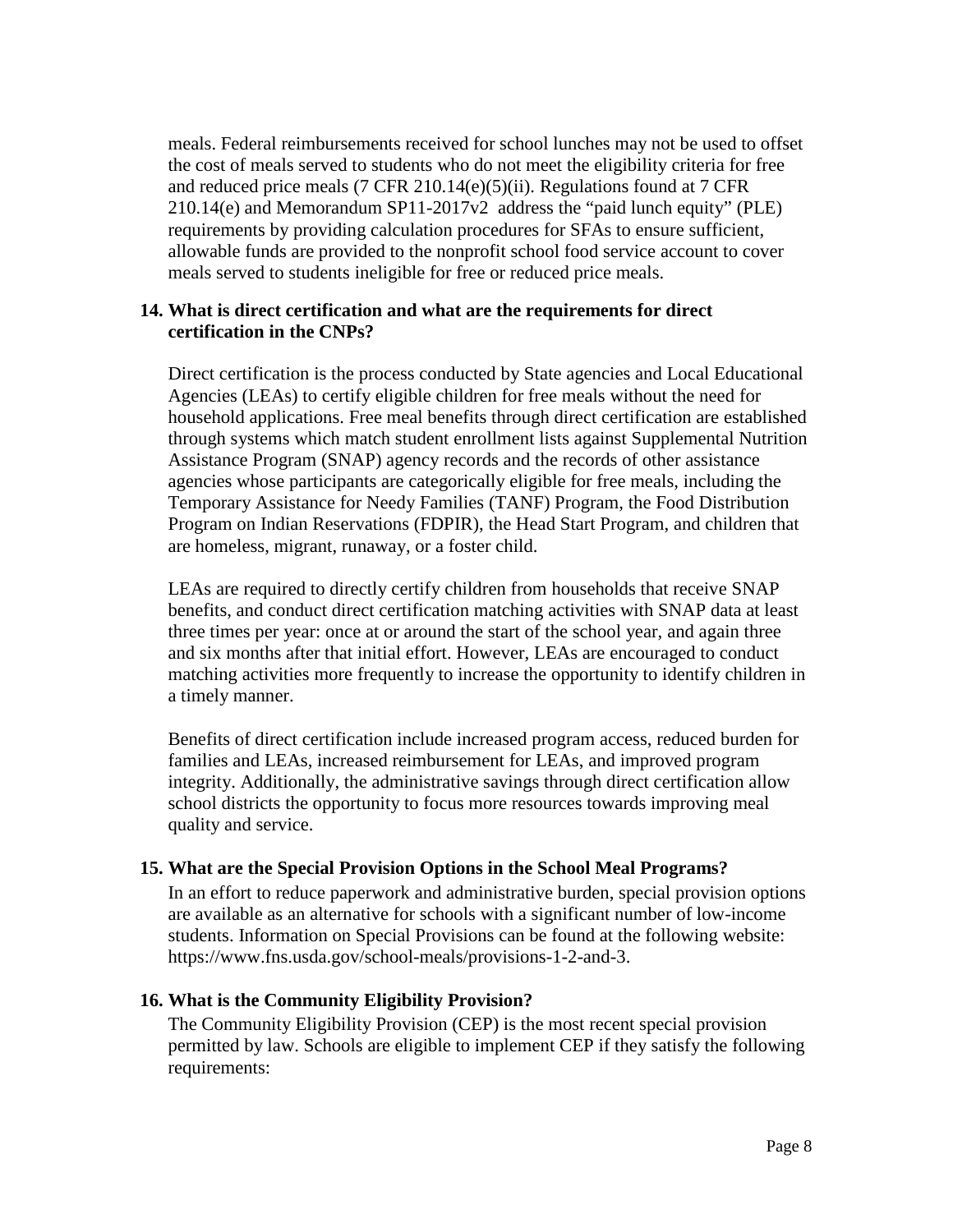- Meet a minimum level of 40 percent of "identified students" certified for free meals in the prior school year without the use of school meal applications (for example, students directly certified through SNAP);
- Participate in both the NSLP and SBP;
- Serve free lunches and breakfasts to all students during the 4-year cycle;
- Count total reimbursable breakfasts and total lunches served daily;
- Do not collect school meal applications from households; and
- Cover with non-Federal funds any costs of providing free meals to all students above amounts provided by Federal reimbursements.

New charter schools that meet the eligibility criteria above are required to elect CEP by June 30 in order to participate in CEP during the following school year. If the number of identified students and enrollment are not available, the new school must wait until the numbers of identified students and total enrollment are available to determine eligibility to elect CEP.

Charter schools should contact their State agency if they are interested in participating in CEP or in learning more about the other special provision options. To learn more about the CEP and other provisions, please visit: [https://www.fns.usda.gov/school](https://www.fns.usda.gov/school-meals/community-eligibility-provision)[meals/community-eligibility-provision.](https://www.fns.usda.gov/school-meals/community-eligibility-provision)

### **17. What are the reimbursement rates for participating schools?**

SFAs are reimbursed for meals based on children's free, reduced price, or paid eligibility status. To see the latest NSLP reimbursement rates, please visit: [http://www.fns.usda.gov/school-meals/rates-reimbursement.](http://www.fns.usda.gov/school-meals/rates-reimbursement) Certain schools and SFAs are eligible for higher reimbursement rates:

- Schools serving a higher percentage of low-income children (at least 60) percent of children receive free or reduced price lunch) are considered "severe need" and are eligible for a higher reimbursement rate.
- Schools in Alaska, Hawaii, and Puerto Rico are eligible for a higher reimbursement rate, due to the higher cost of food in those areas.
- SFAs that are certified to be in compliance with the program meal pattern receive an additional 6 cents for each lunch served.

### **18. May school meal reimbursements go directly to the contractor versus going to the SFA then to the contracting vendor?**

No, State agencies reimburse SFAs directly for school meals; the SFA is the responsible entity that holds the agreement with the State agency as explained in 7 CFR 210.7. SFAs submit a monthly reimbursement claim based on the number of free, reduced price, and paid meals served. After the State agency reviews the claim, reimbursement is issued to the SFA usually within four to six weeks.